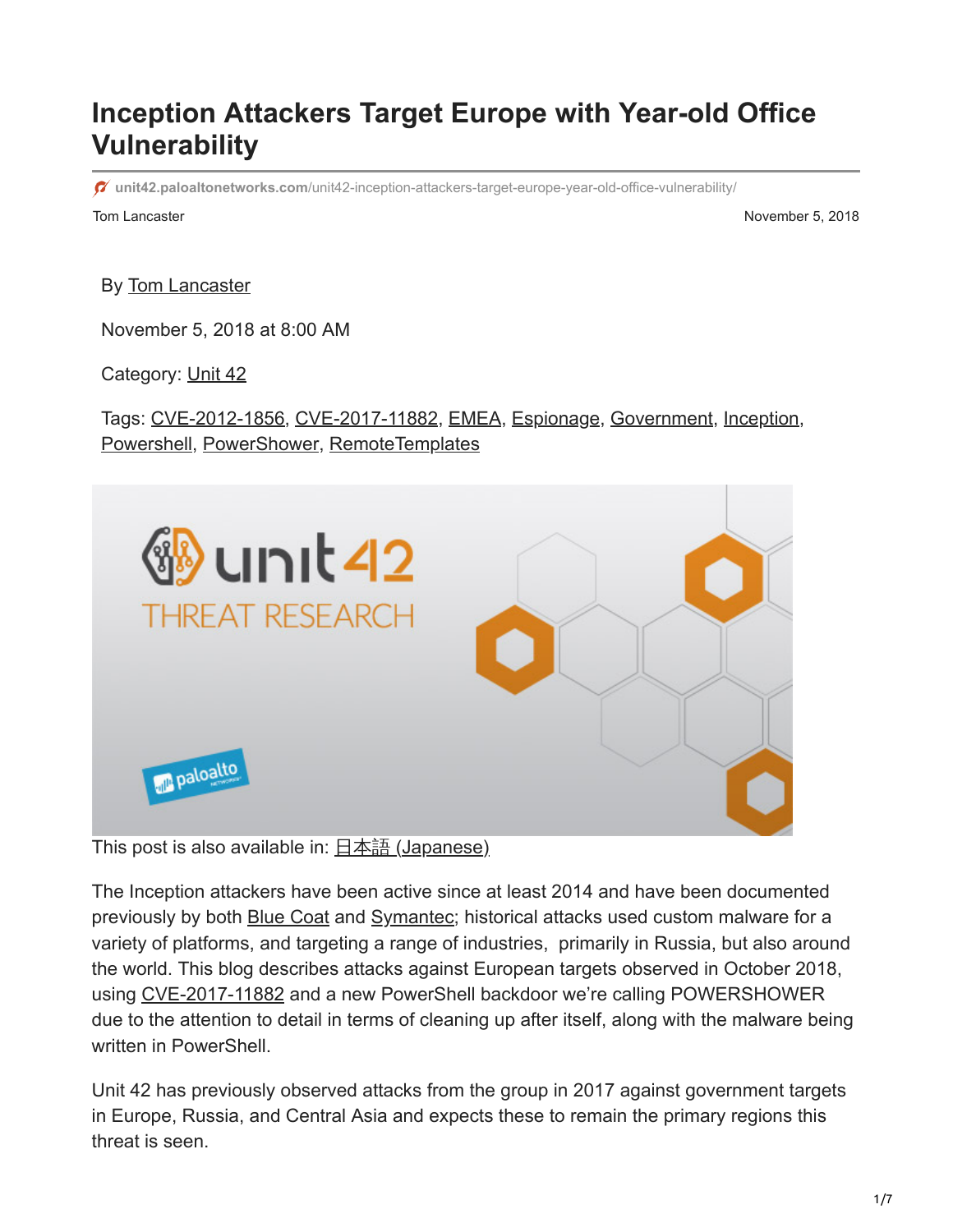In the last writeup by Symantec they describe a two-stage spear phishing process used by the Inception attackers, whereby the attackers first send a reconnaissance spear phish, and follow this up with a second spear phish containing a remote template, which if loaded delivers a first stage payload.

In their most recent attacks it appears that only one document is used, but in a way that allows them to not reveal their final payload immediately; however, the use of templates remains the same.

#### Remote Templates are Great

Remote templates are a [feature of Microsoft Word](https://docs.microsoft.com/en-us/dotnet/api/documentformat.openxml.wordprocessing.attachedtemplate?view=openxml-2.8.1) which allow a document to load a template to be used in a document – this template can be externally hosted, either on a file share, or on the internet. The template is then loaded when the document is opened. The Inception attackers use this feature in a malicious context as shown in Figure 1 below:



## *Figure 1. Overview of how the attack takes place.*

Using a remote template in this way has been a consistent feature of the Inception attackers' attacks for the past 4 years and has three main benefits to the attacker:

- 1. The initial document does not contain any explicitly malicious object, it simply references an external object, meaning it should bypass static analysis techniques, an example of how this appears in the document is shown in Figure 2.
- 2. The attacker has the option to deploy malicious content to the victim based upon initial data received from the target, such as Microsoft Word version (sent in the User-Agent) and the IP address of the target, see: Figure 1.
- 3. Once the attack is over, and the server hosting the remote template is down, it is difficult for researchers to analyze the attack as the remote content is unlikely to be available to them.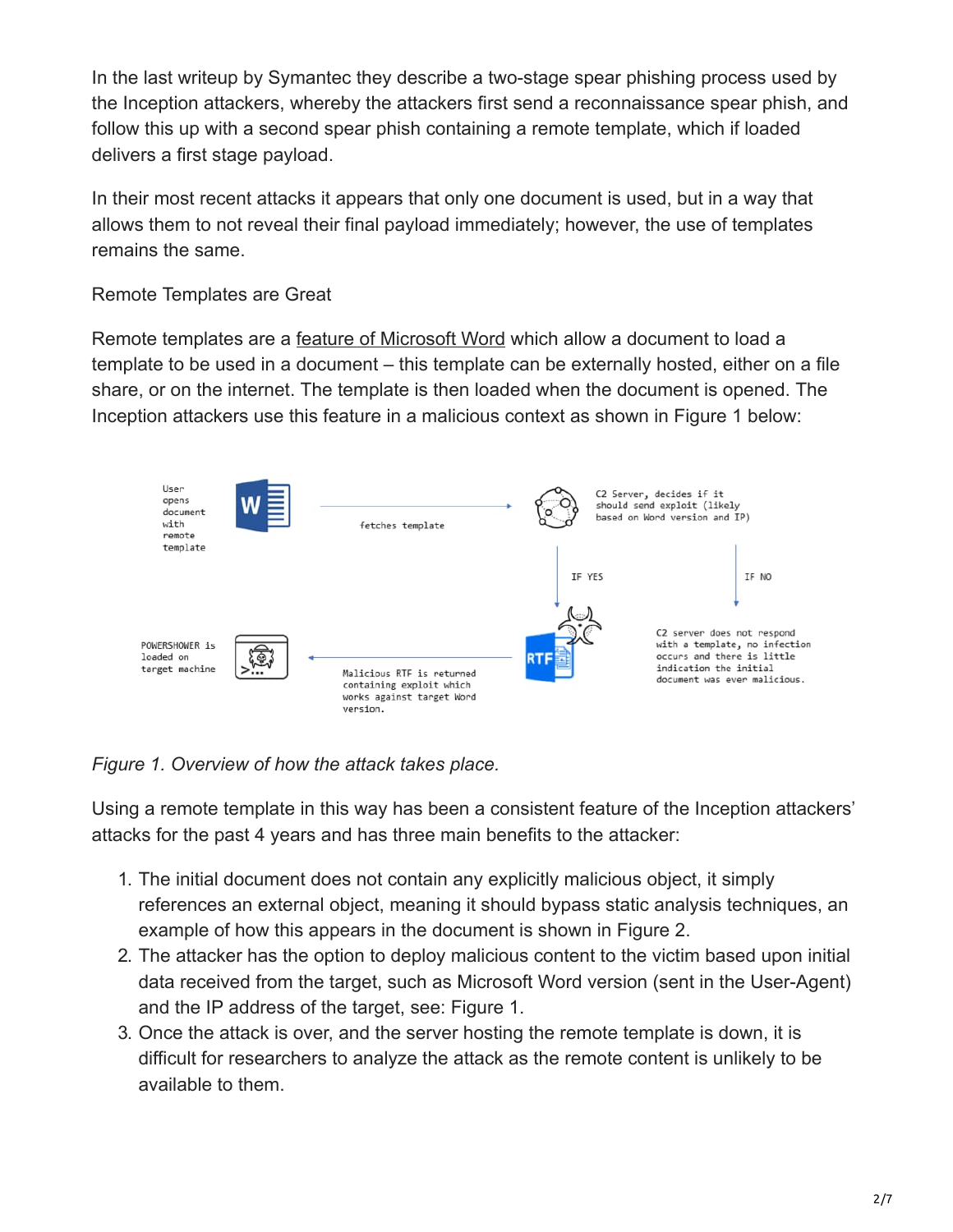

*Figure 2. Example of how remote templates are referenced in Inception documents.*

When opened, the documents display decoy content and attempts to fetch a malicious remote payload via HTTP. The decoy content is usually copied from media reports, often with political themes in the target regions, some examples of decoys observed are shown in Figure 3, including invites to international conferences and news articles on the current situation in Crimea.



*Figure 3. Examples of decoys shown in Inception attacks in 2018. The first is taken from a [VGOPAD invitatio](https://www.facebook.com/jltgroup/posts/dear-colleague-on-behalf-of-volunteer-group-on-peace-and-development-i-am-please/1855877617760413/)[n sent on Facebook in 2017, the second is from a European Policy center](http://www.epc.eu/pub_details.php?cat_id=3&pub_id=8765) summary.*

On most occasions the remote server did not return a malicious template, however we recently observed two cases where a malicious template containing two exploits was served. [In both cases the template contained exploits for both](https://portal.msrc.microsoft.com/en-US/security-guidance/advisory/CVE-2017-11882) [CVE-2012-1856](https://blog.ropchain.com/2015/07/27/analyzing-vupens-cve-2012-1856/) [and CVE-2017-](https://portal.msrc.microsoft.com/en-US/security-guidance/advisory/CVE-2017-11882) 11882, which target vulnerabilities in Word disclosed and patched in 2012 and 2017 respectively.

The payload for the exploits was VBScript in an OLE package object, which in turn decodes and executes POWERSHOWER, a simple PowerShell backdoor.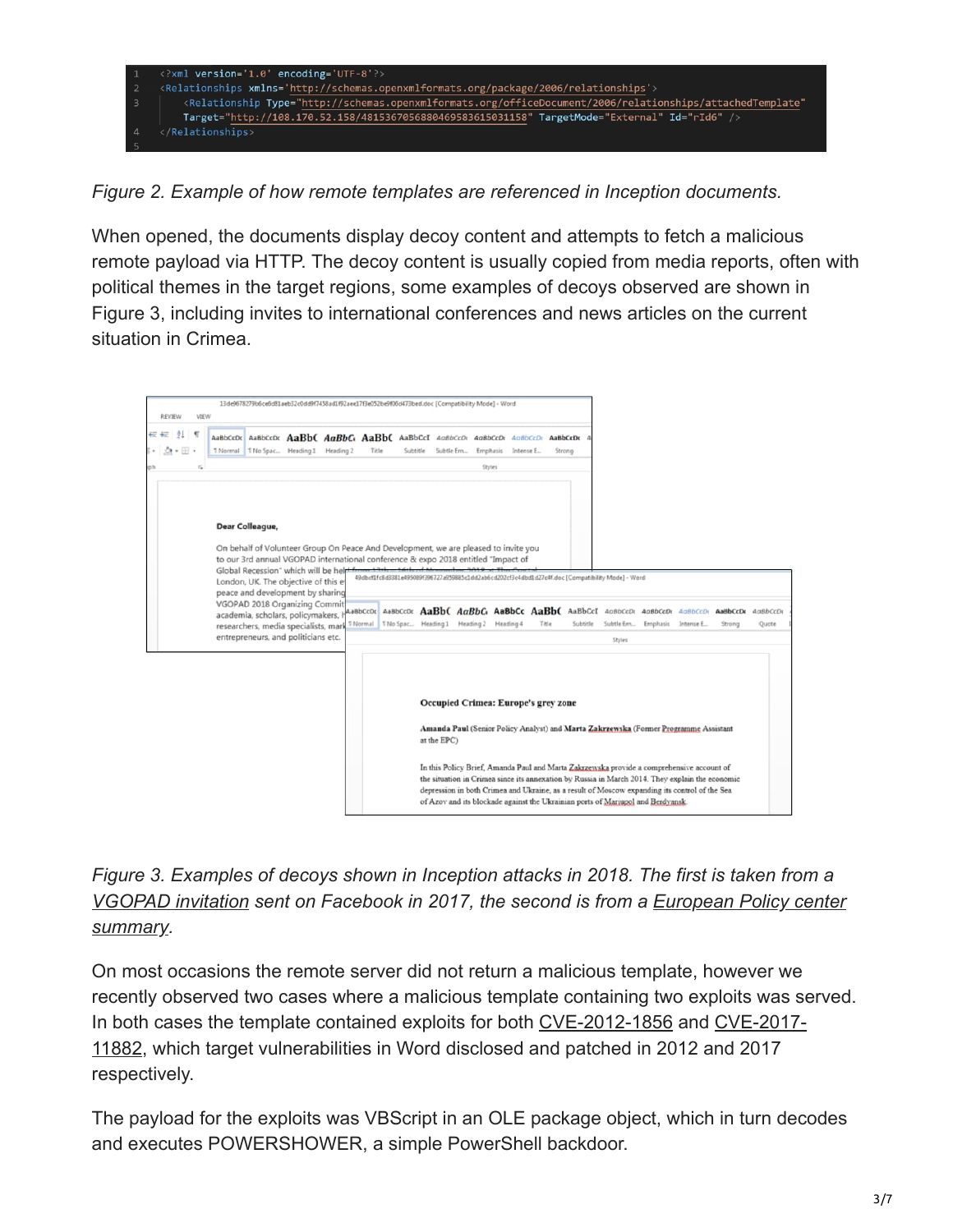### POWERSHOWER – Malware that Cleans up After Itself

Earlier, we mentioned that previous attacks were apparently delivered over two spear phishing emails, with the first only being used for reconnaissance. In the latest cases we only observed a single document being sent to the targets, with reconnaissance, exploitation, and payload delivery happening on the first attempt.

The dropped payload, POWERSHOWER, acts as an initial reconnaissance foothold and is almost certainly used to download and execute a secondary payload with a more complete set of features. By only using this simple backdoor to establish a foothold, the attacker can hold back their most sophisticated and complex malware for later stages, making them less likely to be detected.

In a nutshell, POWERSHOWER allows the attacker to:

- Fingerprint the machine, and upload this information to the initial C&C.
- Clean up a significant amount of forensic evidence from the dropper process, as we detail below.
- Run a secondary payload, if the attacker decides the target machine is sufficiently interesting (based on analysis of the system data sent from the first beacon)

## POWERSHOWER Analysis

POWERSHOWER first checks if Microsoft Word is currently running, if it is, then the malware assumes it is the first run through of the malware and performs the following operations:

- 1. Writes itself to %AppData%\Microsoft\Word\log.ps1
- 2. Sets up persistence for this file, using a run key.
- 3. Adds a registry key so that future powershell.exe instances are spawned off-screen by default – this trick is explained [here.](https://cantoriscomputing.wordpress.com/2016/07/22/powershell-malware/)
- 4. Kills the Microsoft Word process.
- 5. Removes all files created during the dropper process, including evidence the original document was opened, the initial .VBS file, and all temporary files associated with the retrieval of the remote template in the IE temporary files directory.
- 6. Removes all registry entries that are left behind during the dropper process.
- 7. Collects system information on the infected machine and POSTS it to the C2.

If Microsoft Word is not running, the malware enters its main communications loop, performing the following actions in sequence, this loop should only be entered after a reboot of the machine:

- 1. Collects system information and POSTs it to the C2.
- 2. Performs a GET request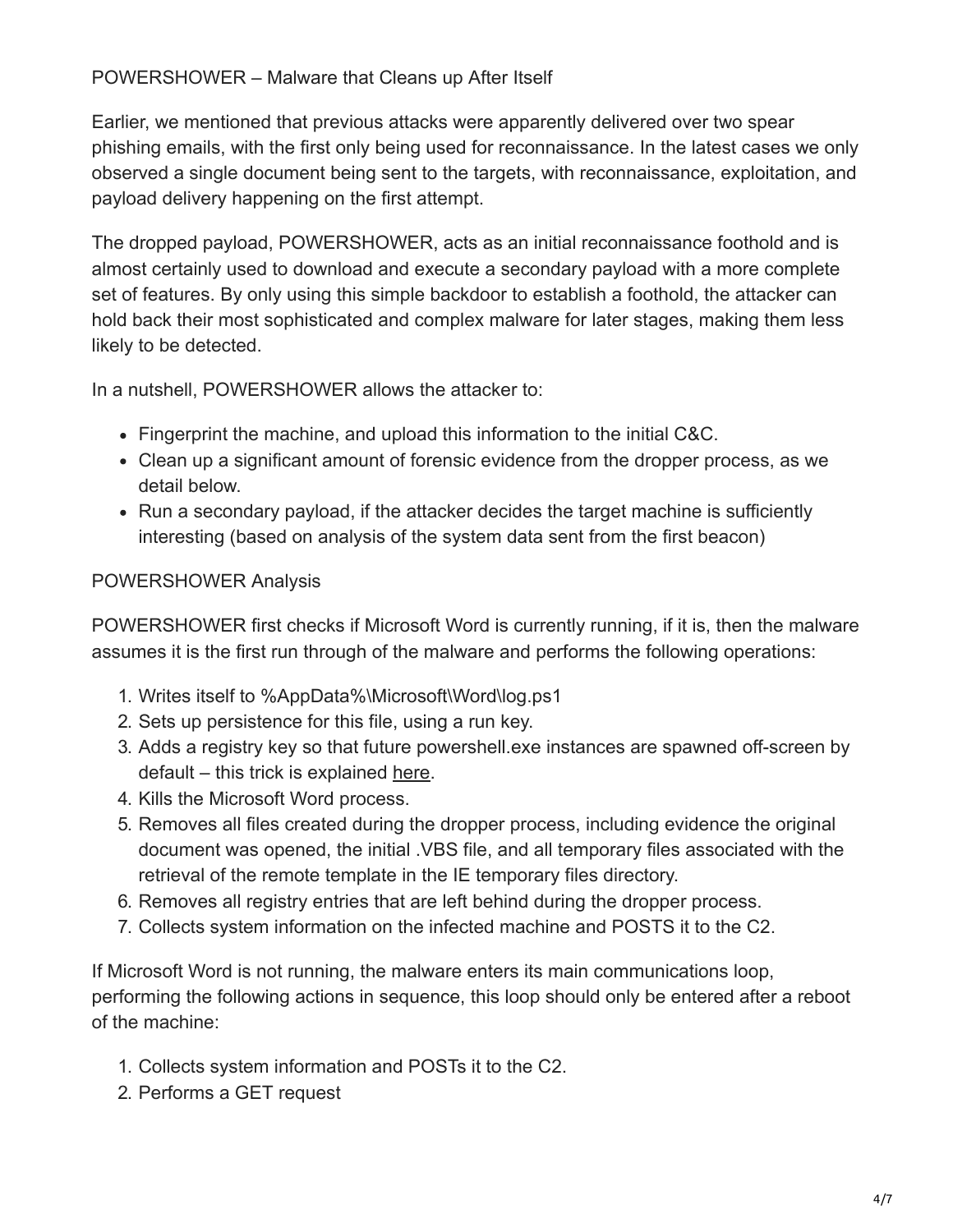- 3. Based on the status code of the GET request it will branch operations:
	- $\circ$  If the status code is not 200, the malware sleeps for a random amount of time between approximately 25 minutes and 35 minutes, based on a randomly generated number.
	- $\circ$  If the status code is 200 the malware expects the response to:
		- Begin with an "P"; in which case the malware writes the response to disk, presumably to be executed or used in a subsequent command.
		- Begin with an "O"; in which case the malware assumes the response contains VBS code which is saved to disk, then executed.
		- If not beginning with either these characters, it is assumed to be an XML file containing PowerShell expression, which is written to disk, read into memory, deleted, and then executed.

The code behind the main C&C loop is shown in Figure 4.



*Figure 4. The main C&C loop.*

Although the malware is simple, it's fairly effective, giving the attacker options on how to run their next, more sophisticated, payload.

## **Conclusion**

The Inception attacks continue to mostly stay under the radar, which in part is down to the effort put in by the attackers to make their attacks harder to analyze. In the latest wave of attacks, they've done this through:

Use of remote templates, hindering analysis of historical attacks.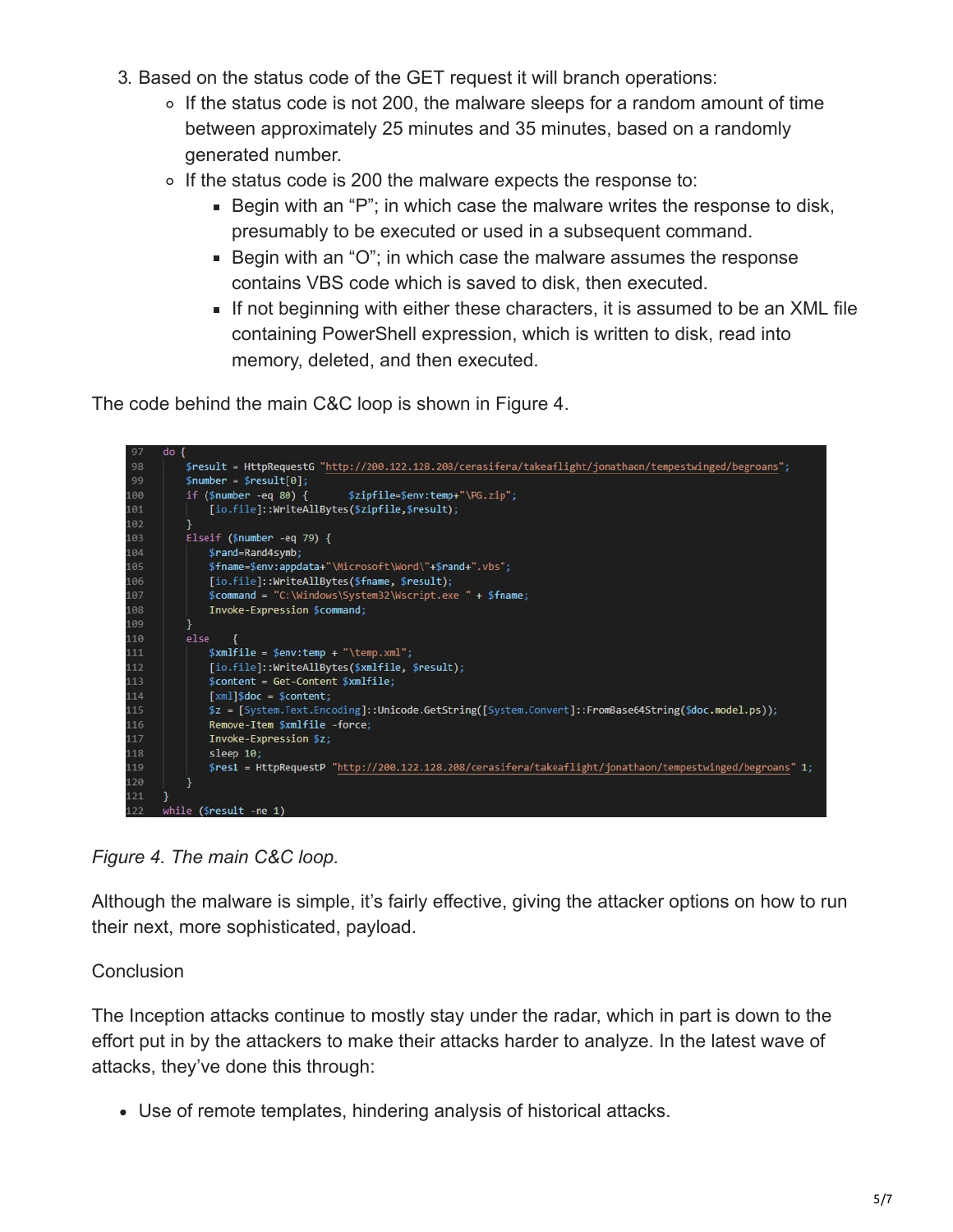- Anti-forensics techniques used during the dropper process to prevent clues as to how the malware was installed - being left on disk or in the registry.
- Use of the new basic POWERSHOWER backdoor as a first stage, making it harder for researchers to get copies of more sophisticated payloads used by the attackers.

Palo Alto Networks customers are protected from this threat in the following ways:

- Wildfire detects all current Inception remote template documents, and the downloaded CVE-2017-11882 RTFs with malware verdicts.
- Traps blocks all of the files we are aware of that are associated with this campaign.

Indicators of Compromise

### **Remote Template Documents where we have the matching payload**

13de9678279b6ce6d81aeb32c0dd9f7458ad1f92aee17f3e052be9f06d473bed

d547773733abef19f2720d4def2356d62a532f64bcb002fb2b799e9ae39f805f

### **Remote templates analyzed.**

687ee860fd5cd9902b441c26d72788d5a52052d03047a9b071808fc4c53a7e8b

72eb022f395cc15bbe9582ee02f977ea0692932461a8b0bd608d9f0971125999

## **PowerShower sample**

8aef4975d9c51821c4fa8ee1cbfe9c1f4a88c8784427d467ea99b2c1dabe15ae

## **Other related templates and exploit documents from 2018**

49dbcf1fc8d3381e495089f396727a959885c1dd2ab6cd202cf3c4dbd1d27c4f 8b212ee2d65c4da033c39aebaf59cc51ade45f32f4d91d1daa0bd367889f934d cc64a68ba52283f6cf5521cf75567b3c5b5143f324d37c59906ee63f1bbafcaf 2bcb8a4ddc2150b25a44c292db870124c65687444f96e078f575da69bbf018e0

## **Infrastructure**

| <b>First Seen</b>            | IP               | Context                                                        |
|------------------------------|------------------|----------------------------------------------------------------|
| 20 <sup>th</sup> July 2018   | 51.255.139[.]194 | Remote template host                                           |
| 13 <sup>th</sup> August 2018 | 188.165.62[.]40  | Remote template host                                           |
|                              |                  | 10 <sup>th</sup> October 2018 200.122.128[.]208 POWERSHOWER C2 |